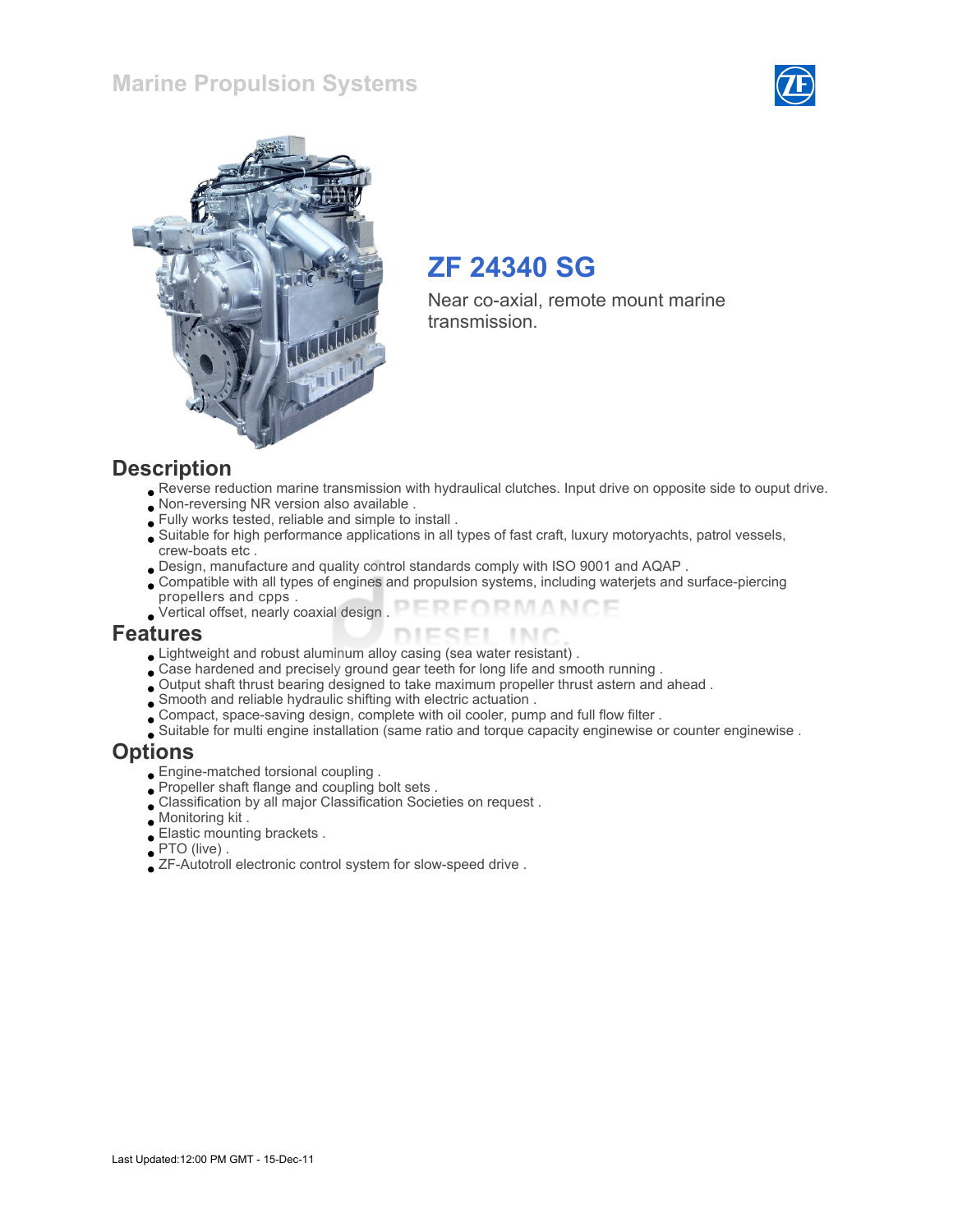# ZF 24340 SG

Ratings

# Light Duty

| RATIOS                                      | <b>MAX. TORQUE POWER/RPM</b>                                                     |                                                                          |           |    | <b>INPUT POWER CAPACITY</b> |          |           |                      |           |    | MAX.       |
|---------------------------------------------|----------------------------------------------------------------------------------|--------------------------------------------------------------------------|-----------|----|-----------------------------|----------|-----------|----------------------|-----------|----|------------|
|                                             | Nm                                                                               | ftlb                                                                     | <b>kW</b> | hp | <b>kW</b>                   | hp       | <b>kW</b> | hp                   | <b>kW</b> | hp | <b>RPM</b> |
|                                             |                                                                                  |                                                                          |           |    |                             | 1800 rpm |           | 2000 rpm $\parallel$ | 2100 rpm  |    |            |
| $\blacksquare$ 3.500, 7.600                 | 20000   14751   2.0942   2.8084   3770   5055   4188   5617   4398   5898   2100 |                                                                          |           |    |                             |          |           |                      |           |    |            |
| $\blacksquare$ 8.200<br>$*$ 0. 0. 0. . 1. . | 18094                                                                            | 13345   1.8947   2.5408   3410   4573   3789   5082   3979   5336   2100 |           |    |                             |          |           |                      |           |    |            |

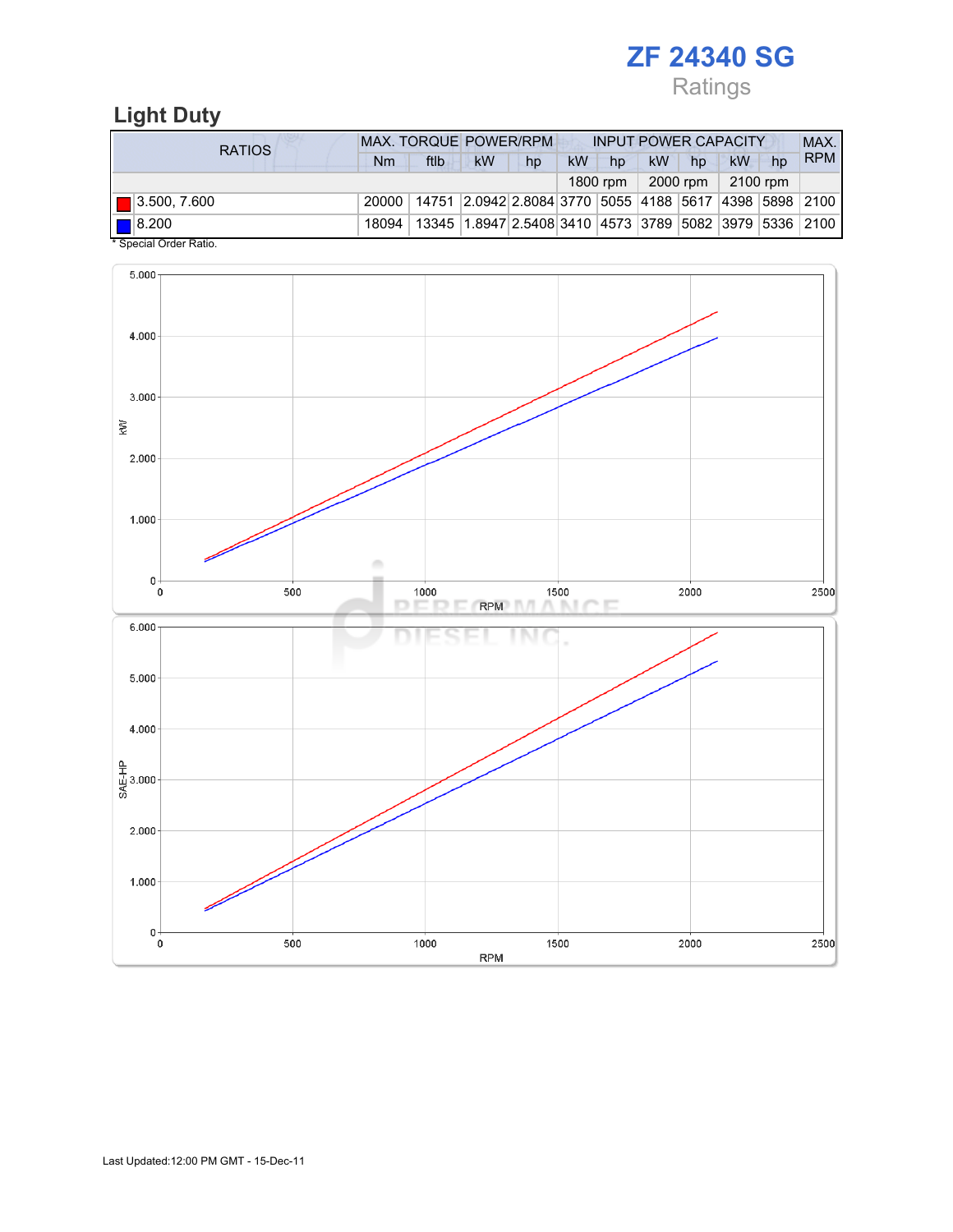# ZF 24340 SG

# Ratings

# Medium Duty

| <b>RATIOS</b>                                     | <b>MAX. TORQUE POWER/RPM</b> |                                                                                  |           |    | <b>INPUT POWER CAPACITY</b> |          |    |            |          |    | MAX.       |
|---------------------------------------------------|------------------------------|----------------------------------------------------------------------------------|-----------|----|-----------------------------|----------|----|------------|----------|----|------------|
|                                                   | Nm                           | ftlb                                                                             | <b>kW</b> | hp | <b>kW</b>                   | hp       | kW | hp         | kW       | hp | <b>RPM</b> |
|                                                   |                              |                                                                                  |           |    |                             | 1600 rpm |    | 1800 rpm 1 | 2050 rpm |    |            |
| $\blacksquare$ 3.500, 7.600                       |                              | 16929   12486   1.7727   2.3772   2836   3804   3191   4279   3634   4873   2100 |           |    |                             |          |    |            |          |    |            |
| $\blacksquare$ 8.200<br>$*$ Consider Order Detter |                              | 15316   11297   1.6038   2.1507   2566   3441   2887   3871   3288   4409   2100 |           |    |                             |          |    |            |          |    |            |

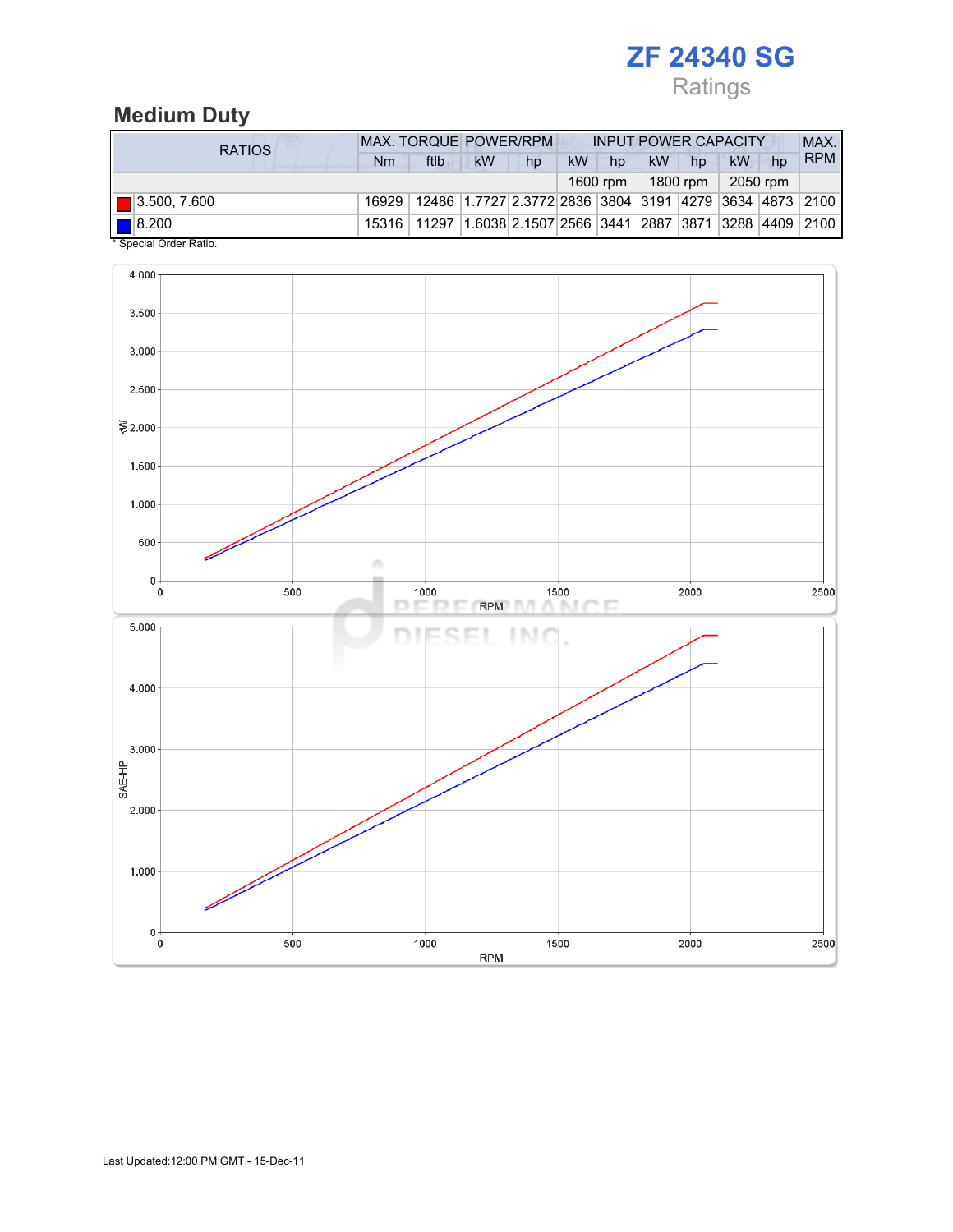

# Continuous Duty

| <b>RATIOS</b>        | MAX.<br><b>TORQUE</b> | POWER/RPM<br><b>INPUT POWER CAPACITY</b> |                                                                  |    |    |            |           | MAX.<br><b>RPM</b> |    |          |      |
|----------------------|-----------------------|------------------------------------------|------------------------------------------------------------------|----|----|------------|-----------|--------------------|----|----------|------|
|                      | Nm                    | ftlb                                     | <b>kW</b>                                                        | hp | kW | hp         | <b>kW</b> | hp                 | kW | hp       |      |
|                      |                       |                                          |                                                                  |    |    | $1200$ rpm |           | 1600 rpm           |    | 1800 rpm |      |
| 3.500, 7.600         | 13386                 |                                          | 9873 1.4017 1.8797 1682 2256 2243 3007 2523 3383                 |    |    |            |           |                    |    |          | 1800 |
| $\blacksquare$ 8.200 | 12110                 |                                          | 8932   1.2681   1.7005   1522   2041   2029   2721   2283   3061 |    |    |            |           |                    |    |          | 1800 |

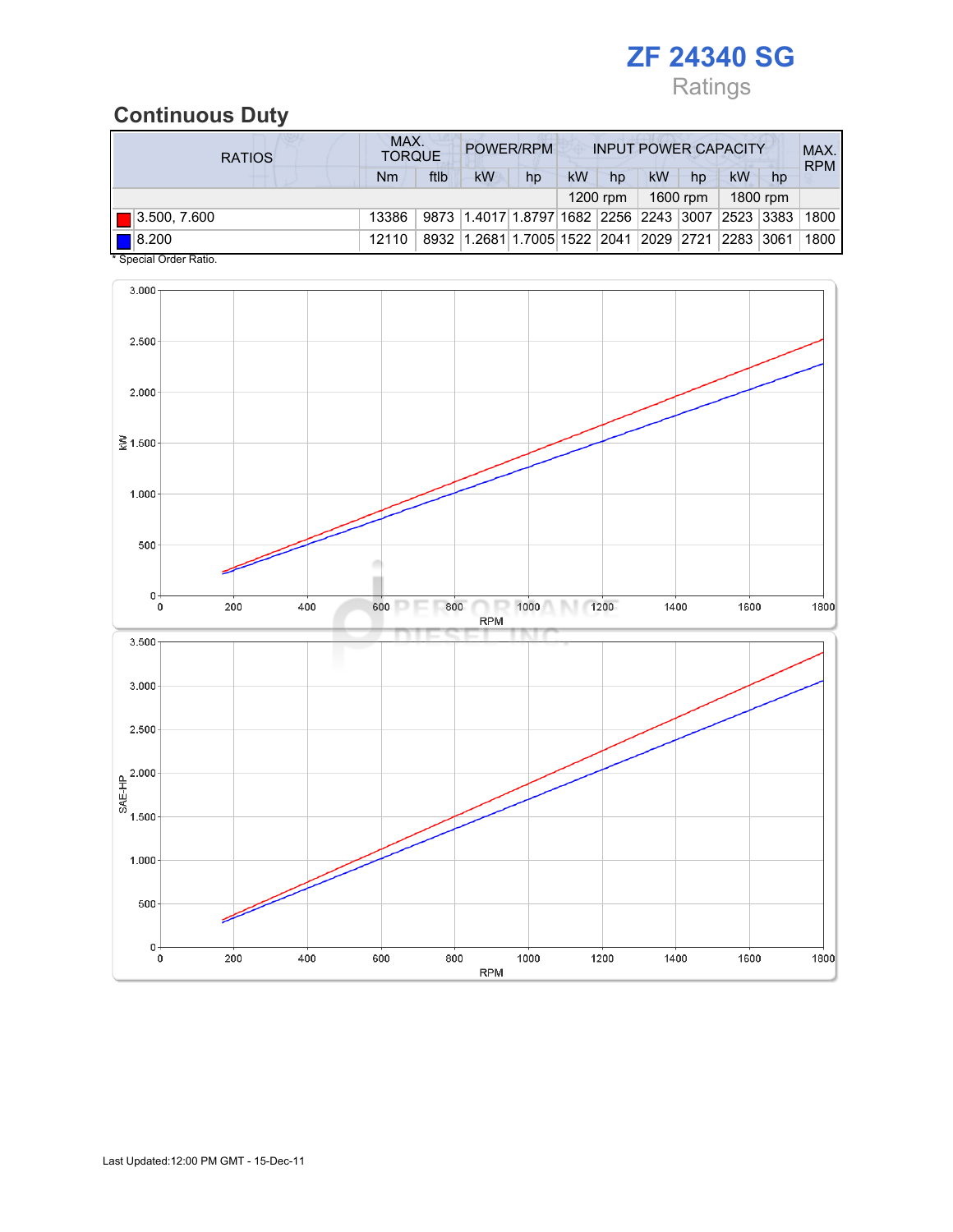





F

| mm (inches)   |                |                |                          |       |                |                |                            |                |                |  |
|---------------|----------------|----------------|--------------------------|-------|----------------|----------------|----------------------------|----------------|----------------|--|
|               | B <sub>1</sub> | B <sub>2</sub> | B <sub>3</sub>           | $B_4$ | H <sub>1</sub> | H <sub>2</sub> |                            | L <sub>1</sub> | L <sub>2</sub> |  |
| 254 (10.0)    | 890 (35.1)     | 890 (35.1)     | $\overline{\phantom{a}}$ |       | 690 (27.2)     | 1,288 (50.7)   | 1,073 (42.2)               | 845 (33.3)     | 750 (29.5)     |  |
|               | Weight kg (lb) |                |                          |       |                |                | Oil Capacity Litre (US qt) |                |                |  |
| 4,500 (9,921) |                |                |                          |       | 200 (212)      |                |                            |                |                |  |
|               |                |                |                          |       |                |                |                            |                |                |  |

| <b>Output Coupling Dimensions REORMAN</b> |  |  |
|-------------------------------------------|--|--|

|    |              |    |              |    |    |                                                         | <b>Bolt Holes</b> |       |              |  |
|----|--------------|----|--------------|----|----|---------------------------------------------------------|-------------------|-------|--------------|--|
|    |              |    |              |    |    |                                                         | No.               |       | Diameter (E) |  |
| mm | $\mathsf{I}$ | mm | $\mathsf{I}$ | mm | In | mm                                                      |                   | mm    |              |  |
|    |              |    |              |    |    | 550   21.7   492   19.4   437   17.2   50.0   1.97   24 |                   | -30.4 | 1.20         |  |